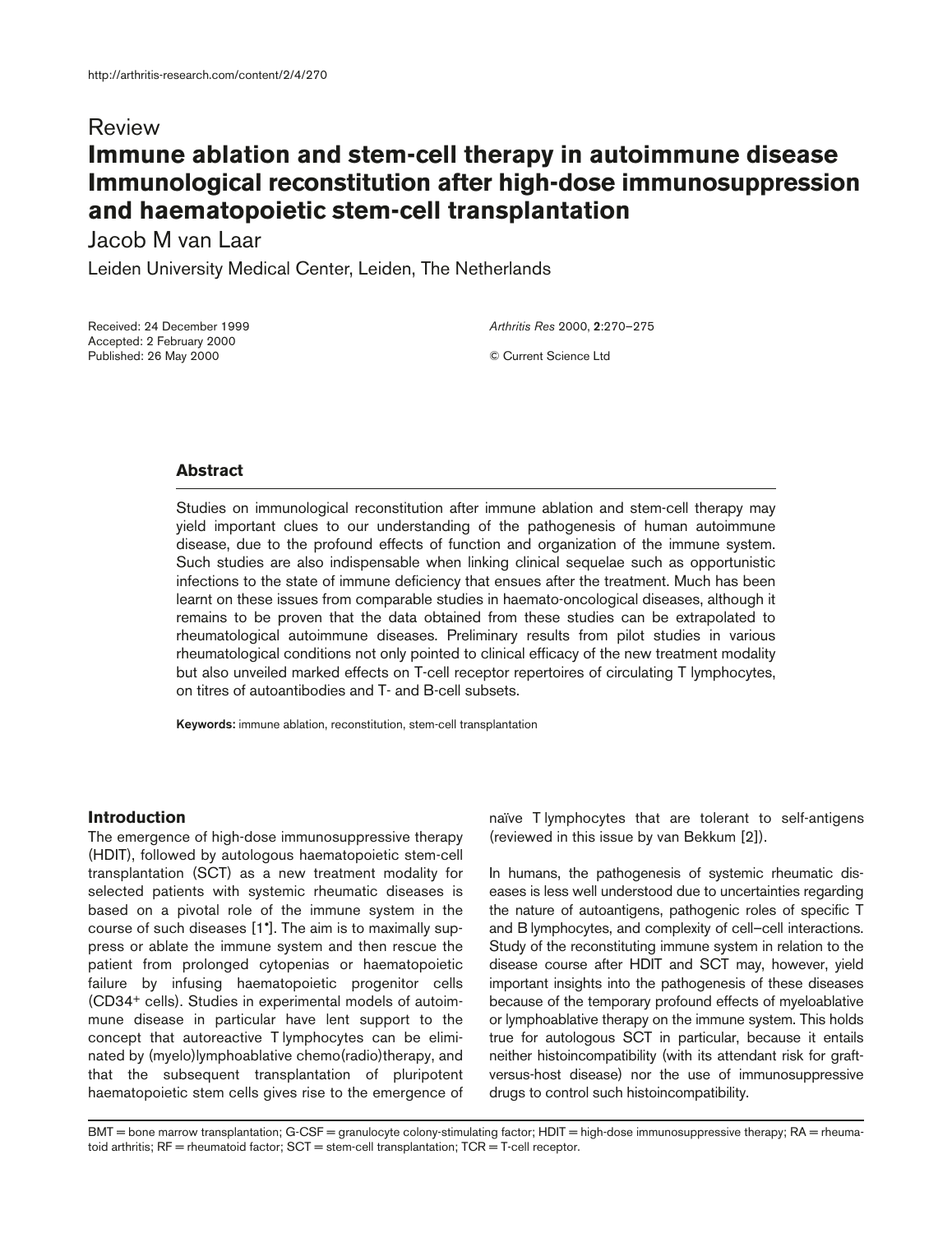#### **Determinants of immune reconstitution after HDIT and SCT**

Age-dependent thymopoiesis in children versus adults [5",6",7,9",10",11]

Source of hematopoietic stem cells: allogeneic versus autologous [8•]; bone marrow versus peripheral blood [8°,13,41°,42]

Mobilization protocol: G-CSF alone versus chemotherapy and G-CSF [42]

Conditioning regimen: myeloablative versus intensive immunosuppressive [5••]

Manipulation of graft (*ex vivo* T-cell depletion or CD34 enrichment) versus *in vivo* T-cell depletion versus nonmanipulation of graft [5••,16••,17•,18•,19,20••]

Pre- and post-transplant treatment? [43]

Underlying rheumatic disease?

Clinical considerations also stress the need to incorporate monitoring of immune reconstitution in any treatment protocol. It is well appreciated that the risks associated with HDIT and SCT in terms of morbidity and mortality are determined by numerical recovery of bone marrow cellular elements on the one hand, and functional recovery of cellular interactions on the other. These surrogate parameters of immunological reconstitution in turn depend on the treatment protocol employed. Current trials involve regimens that range from HDIT (eg cyclophosphamide) alone to (myelo)lymphoablative conditioning, in combination with SCT and vigorous T-cell depletion [3•]. It can be anticipated that the more intensive the treatment is, the higher the risks, because of a temporary lack of functional T lymphocytes after treatment. Regeneration of adequate T-cell numbers and repertoire diversity is a key element in the recovery of immune competence. In the absence of such recovery, susceptibility to opportunistic infections is increased.

The present review focuses on reconstitution of the various components of the immune system after HDIT and SCT, with emphasis on the determinants of immune reconstitution (Table 1). Special attention is paid to reconstitution of CD4+ T lymphocytes, which are considered to be key players in many autoimmune diseases [4].

To date only scarce data on immune reconstitution exist in patients with rheumatic disease, most of whom have been treated with (myelo)lymphoablative chemo(radio)therapy and autologous SCT obtained by mobilization of peripheral blood stem cells. In contrast, many data have been gathered in patients with haematological or oncological disease treated with HDIT alone or HDIT followed by either autologous or allogeneic SCT. These studies involved different diseases and heterogeneous treatment protocols with regard to source of stem cells (blood versus bone marrow), and mobilization and conditioning regimens. Thus, the data generated in these studies should be interpreted with the understanding that the overall effect of a treatment protocol on immune reconstitution is the sum of various interventions. However, some basic principles seem to govern reconstitution of the immune system after HDIT (with or without SCT), most notably pertaining to T and B lymphocytes [5••].

#### **T- and B-lymphocyte reconstitution**

Theoretically, the T-lymphocyte population after HDIT and SCT can be regenerated with T lymphocytes from four sources: from expansion of T cells that are reinfused along with the stem cells; from transfused or residual stem cells through a process of thymic education, comparable to what happens in early childhood; from stem cells through an extrathymic pathway; and from residual memory T cells that survive the conditioning regimen.

Obviously, in case of HDIT alone, reconstituting T lymphocytes can only be derived from either endogenous stem cells or mature T lymphocytes that have survived the treatment. Age (which is associated with diminished thymopoiesis) and the extent of T-cell depletion (by *in vivo* or *ex vivo* manipulation of the graft or by [myelo]lymphoablation) are the major determinants of the relative contributions of these sources to the recovery of T-lymphocyte population after HDIT and SCT [5••]. This is reflected mainly in the CD4<sup>+</sup> lymphocyte compartment, as assessed by immunophenotyping of circulating T cells. Naïve CD4+ T lymphocytes bear the CD45RA isoform, whereas memory CD4+ T lymphocytes express the CD45RO isoform. The level of naïve (CD45RA+) CD4+ cells drops rapidly after HDIT (whether followed by SCT or not) and recovers slowly, whereas levels of memory (CD45RO+) CD4+ and CD8+ cells recover more rapidly, and sometimes even 'overshoot' [6•,7,8•]. As a result, a prolonged T-cell subset imbalance with inverted CD4:CD8 ratios is found that can last for longer than a year, depending on the protocol.

These differential effects are explained by differences in maturation pathways for T-cell subsets. In principle, reconstitution of the naïve T-cell compartment is achieved by thymus-dependent and thymus-independent pathways. The development of naïve CD4+ T lymphocytes from stem cells has been shown to be mainly thymus dependent. The observation of an inverse correlation between the size of the thymus and the level of the CD4+ cells in the peripheral blood after HDIT (without SCT) supports the notion that CD4+ development depends on residual thymus function [9•]. Additional evidence was recently obtained by T-cell receptor (TCR) recombination excision circle analysis [10•], which showed that thymic output of immature naïve CD4+ T lymphocytes decreases rapidly early in life, and stabilizes at a low level after adolescence and until old age. In contrast, levels of circulating memory CD4+ T lym-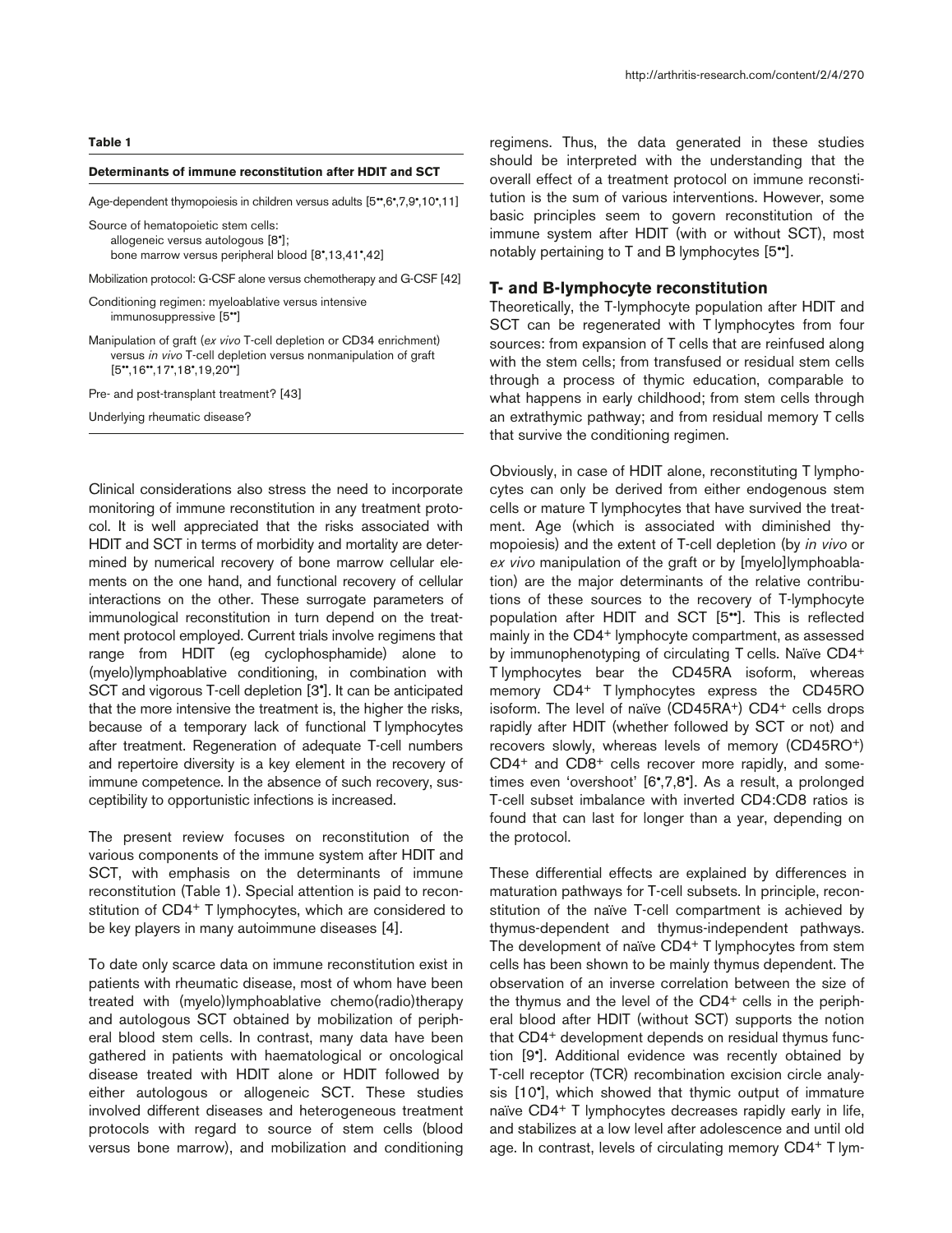phocytes and of CD8+ T lymphocytes are not severely affected by HDIT and SCT. This is because thymus-independent maturation pathways dictate the regeneration of CD8+ T lymphocytes comprising both extrathymic lymphopoiesis from haematopoietic precursors and peripheral expansion of mature CD8+ T cells, especially the CD8+CD28– subset [6•].

Cotransfused or residual memory CD4+ T cells also expand during the first months after transplantation [11,12<sup>°</sup>]. The peripheral expansion of mature T lymphocytes observed after HDIT (with or without SCT) has been attributed in part to the encounters with viruses, and is reflected by the elevated expression of activation markers CD25, CD38 and most notably human leucocyte antigen-DR [13,14]. The wave of activated memory CD4+ T lymphocytes subsequently subsides due to increased susceptibility to apoptosis [15•]. In the autologous transplant setting it is difficult to determine the precise origin (cotransfused or residual) of this early expanded T-cell pool. Data from studies in recipients of T-cell-depleted allogeneic bone marrow transplant (BMT) [11,12•,16••] indicate that the early post-transplant T-cell compartment has a mixed origin, with T cells derived from both transferred donor T cells and surviving host T cells. In contrast, in patients who underwent unmanipulated BMT, only few recipient T-cell clones were detected, and most were of donor origin. It is likely that similar competing mechanisms apply in the autologous setting. In keeping with this is the observation that recovery of total numbers of circulating CD4+ T lymphocytes after HDIT and SCT is related to the number of T lymphocytes present in the graft. T-cell depletion or CD34+ stem-cell enrichment of a graft leads to delayed CD4 lymphocyte recovery, and CD4 lymphocyte recovery occurs more rapidly after autologous peripheral blood SCT than after autologous BMT because higher numbers of lymphocytes in the former graft [13,16<sup>••</sup>,17<sup>°</sup>].

Whatever the origin of these early memory T cells, the initial expansion of a limited number of mature T-cell clones results in a skewed oligoclonal repertoire, whereas subsequent diversification of TCR repertoires after T-cell-depleted SCT is dependent on the capacity of the thymus to generate naïve thymic emigrants [18•,19]. Molecular analysis of TCR repertoires by CDR3 size spectratyping has revealed differences in T-cell populations isolated before and after transplantation with CD34+-enriched autologous peripheral blood stem cells, possibly in response to antigenic stimuli or to a stochastic process [20••].

Analogous to repopulating T lymphocytes, post-transplant B lymphocytes are derived from either cotransfused or residual B cells, or from transplanted or residual stem cells, depending on the treatment regimen employed. The documented transfer of humoral immunity in allogeneic transplantation suggests that differentiated antigenselected B cells in the graft can be a significant contributor to post-transplant B cells, whereas residual B cells have also been demonstrated to contribute [5"]. Finally, immunophenotyping data lend support to a role of stem cells as a source of post-transplant circulating B cells. After an initial drop in circulating CD19+ and CD20+ mature B cells, B cells emerge with an undifferentiated phenotype. In the case of CD34<sup>+</sup>-selected SCT, an overrepresentation of CD5+CD19+ B cells can be detected during the early post-transplant period, but the significance of this is not well understood [20••]. Although the regeneration of B cells after transplantation has been interpreted as a recapitulation of foetal ontogeny, this has been disputed on the basis of structural differences in B-cell receptor repertoires [21].

## **Functional effects of immune ablation and stem cell therapy**

HDIT and SCT not only affects numbers and repertoires of T and B lymphocytes, but induces functional changes as well. Defective T-cell proliferative responses to mitogens, and TCR-crosslinking antibodies may partly be caused by high numbers of monocytes that are present in growth factor-mobilized peripheral blood-derived SCT, or by type 2-associated cytokines [22–24]. Defective *in vitro* production of IL-2, IL-10 and IFN-γ, but not of IL-4, by peripheral blood mononuclear cells during the first 6 months after HDIT and SCT has also been demonstrated, although the data on IL-10 are conflicting [25,26]. An early expansion of a memory CD4+CD7– T-cell subset with preferential IL-4 production has been detected after HDIT and SCT, but not after HDIT alone [27]. The *in vivo* degree of T-cell incompetence after HDIT and SCT is difficult to gauge exactly *in vitro*, however. Deficiences in humoral responses after HDIT and SCT are attributed both to decreased T-cell help and intrinsic B-cell defects.

### **Immunological monitoring in patients with systemic rheumatic disease**

Studies on immune reconstitution after HDIT (with or without SCT) in patients suffering from severe rheumatological conditions have only recently started to emerge [28]. These conditions predominantly include rheumatoid arthritis (RA), systemic lupus erythematosus, systemic sclerosis and juvenile chronic arthritis. Different protocols are being employed to treat these conditions, varying from HDIT alone to (myelo)lymphoablation followed by autologous SCT and *in vivo* T-cell depletion with antithymocyte globulin or Campath (LeukoSite Inc, Cambridge, MA, USA) monoclonal antibody or *ex vivo* graft manipulation [3•].

The aim of graft manipulation is to minimize the risk of reinfusing autoreactive T lymphocytes. To this end, the graft is purged of T cells by monoclonal antibodies or enriched for CD34+ stem cells. In the latter case, monocytes,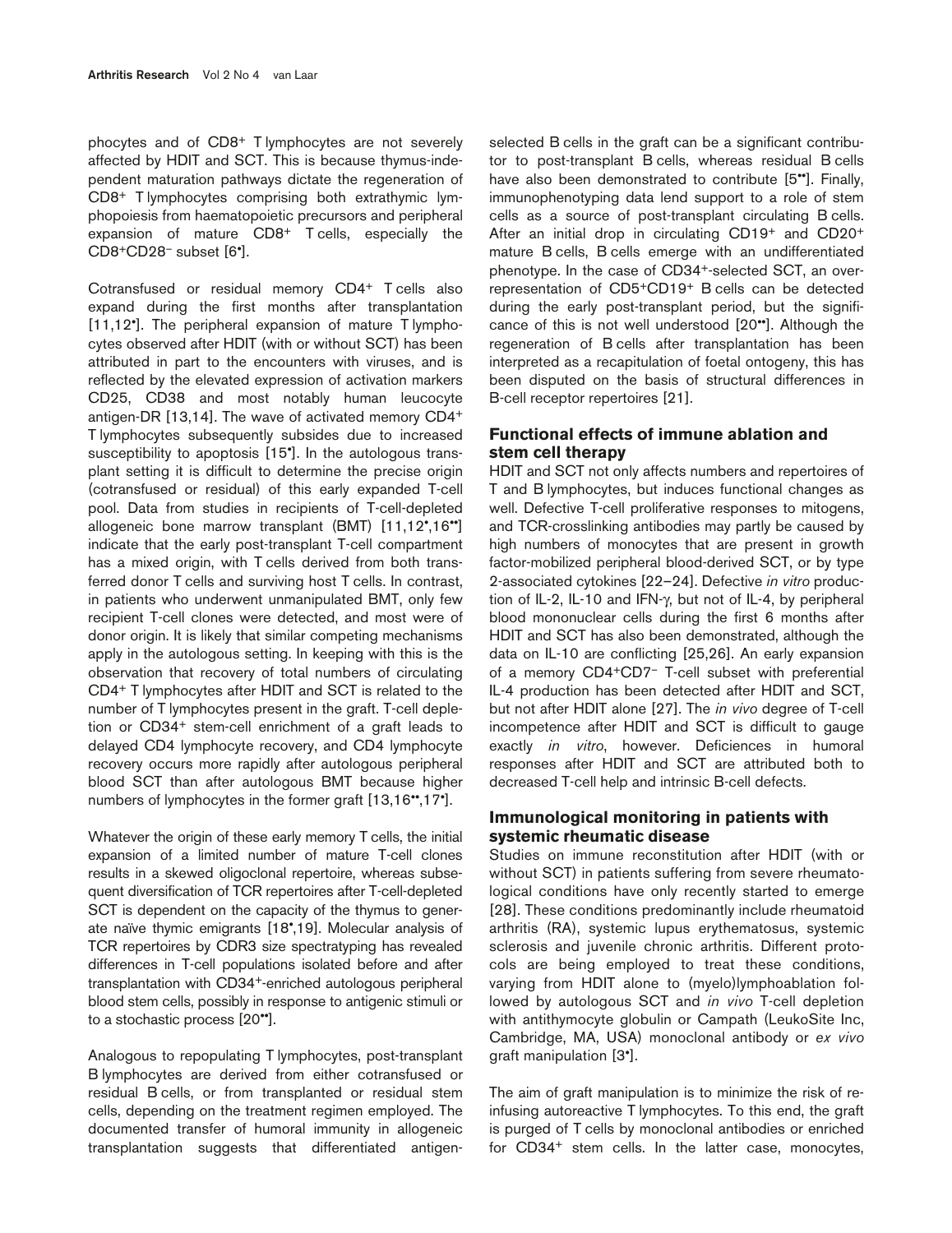natural killer cells and B cells are *de facto* depleted from the graft also.

Obviously, different regimens will produce different results on immune reconstitution. The data generated thus far seem generally comparable to those obtained in haematooncological diseases with respect to immunophenotyping of circulating mononuclear cells. The bottom line is that recovery of natural killer cells and monocytes after HDIT and SCT is prompt, but that numerical and functional recovery of lymphoid and immune effector cells occurs more gradually.

In three RA patients, mobilization of haematopoietic stem cells with HDIT and granulocyte colony-stimulating factor (G-CSF) alone led to a drop in the number of circulating CD45RA+ naïve T lymphocytes, whereas the number of circulating memory cells was more stable [29]. transient decrease in rheumatoid factor (RF) level was reported. Interestingly, an increase in the level of circulating CD4+CD7– T cells appeared to be associated with disease relapse. This T-cell subset is suspected of playing a role in the pathogenesis of RA [30]. It would be of interest to assess the cytokine profile of this subset in these patients, in the light of the above-mentioned preferential IL-4 production of this subset in patients with haematological diseases.

HDIT with unmanipulated SCT led to substantial clinical responses in four RA patients, concomitant with moderate depressions of RF levels in blood [31]. The persistence of RF positivity cannot solely be explained by the putative reinfusion of autoaggressive lymphocytes, because HDIT without SCT had comparable effects [32].

In another study [33••], a patient with RA was treated with a myeloablative conditioning regimen, followed by SCT that was T-cell depleted and CD34+ enriched. Enumeration by flow cytometry of CD4+ T cells expressing TCRs of different Vβ families showed a restoration of T-cell diversity compared with the major skewing seen 3 months after transplantation, but with differences in the relative contributions of the families in pre- and post-transplant repertoires. *In vitro* T-cell proliferative responsiveness and delayed-type skin hypersensitivity to a recall antigen returned to pretransplant levels.

A sustained clinical response was achieved in two out of four RA patients treated with HDIT (cyclophosphamide), antithymocyte globulin and positively selected SCT [34]. RF was only slightly reduced in three patients, but disappeared at 6 months in one of the responder patients. The same treatment in two lupus patients led to an initial decrease in antinuclear antibody titres and antidoublestranded DNA antibodies, concomitant with a clinical response. In a girl with systemic sclerosis a marked and

sustained improvement in skin score and general wellbeing was observed 2 years after the transplantation procedure [35]. No correlation was found with the results of *in vitro* proliferation tests and immunophenotyping of circulating mononuclear cells. The persistence of autoantibodies (antinuclear and anti-Scl70) suggested that not all autoimmune clones were eradicated.

### **Conclusion**

The present data do not allow firm conclusions to be drawn regarding the correlation of clinical responses and results of immunological monitoring. At this point it must be recalled that, in RA patients, therapies with anti-CD4 monoclonal antibodies were not very effective, despite prolonged depletion of circulating CD4+ T lymphocytes [36]. As a possible mechanism it was shown [37] that IFN-γ producing memory CD4+ T lymphocytes were spared by this treatment and that CD4<sup>+</sup> T lymphocytes persist in the joints. Other studies in RA [38] have also demonstrated lack of correlation between numbers of circulating cells and clinical responses, with persistence of synovial mononuclear cell infiltrates.

From a critic's viewpoint, eradication of autoreactive memory T and B lymphocytes by autologous SCT may be impossible, and allogeneic SCT may be necessary to achieve this goal. A cure may also remain elusive if rheumatic diseases originate in stem-cell defects, as has been mooted for RA and systemic lupus erythematosus [39]. Optimists are supported by the beneficial clinical effects observed thus far. In any case, an extensive search for mechanisms that underlie the remissions observed in many patients, and the relapses that occurred in others seems justified. Whether these mechanisms turn out to be only related to rigorous modulation of the immune system, or whether effects on nonimmune cells are also involved needs to be investigated [40]. It is up to the rheumatologists and immunologists to proceed by close collaboration, preferentially across institutional and national borders, to address the fundamental questions associated with this new treatment modality.

#### **References**

Articles of particular interest have been highlighted as:

- of special interest
- of outstanding interest

1. Snowden JA, Brooks PM, Biggs JC: **Haemopoietic stem cell trans-** • **plantation for autoimmune disaeses.** *Br J Haematol* 1997, **99**:9–22. This is a comprehensive review on the theoretical considerations, preclinical animal models, and anecdotal reports of long-term remissions of autoimmune disease observed in patients transplanted for concomitant malignancy.

- 2. van Bekkum DW: **Immune ablation and stem-cell therapy in autoimmune disease: experimental basis for autologous stem-cell transplantation in autoimmune disease.** *Arthritis Res* 2000, **2**:281–284.
- 3. Tyndall A, Fassas A, Passweg J, *et al*: **Autologous haematopoietic**  • **stem cell transplants for autoimmune disease: feasibility and transplant-related mortality.** *Bone Marrow Transplant* 1999, **24**: 729–734.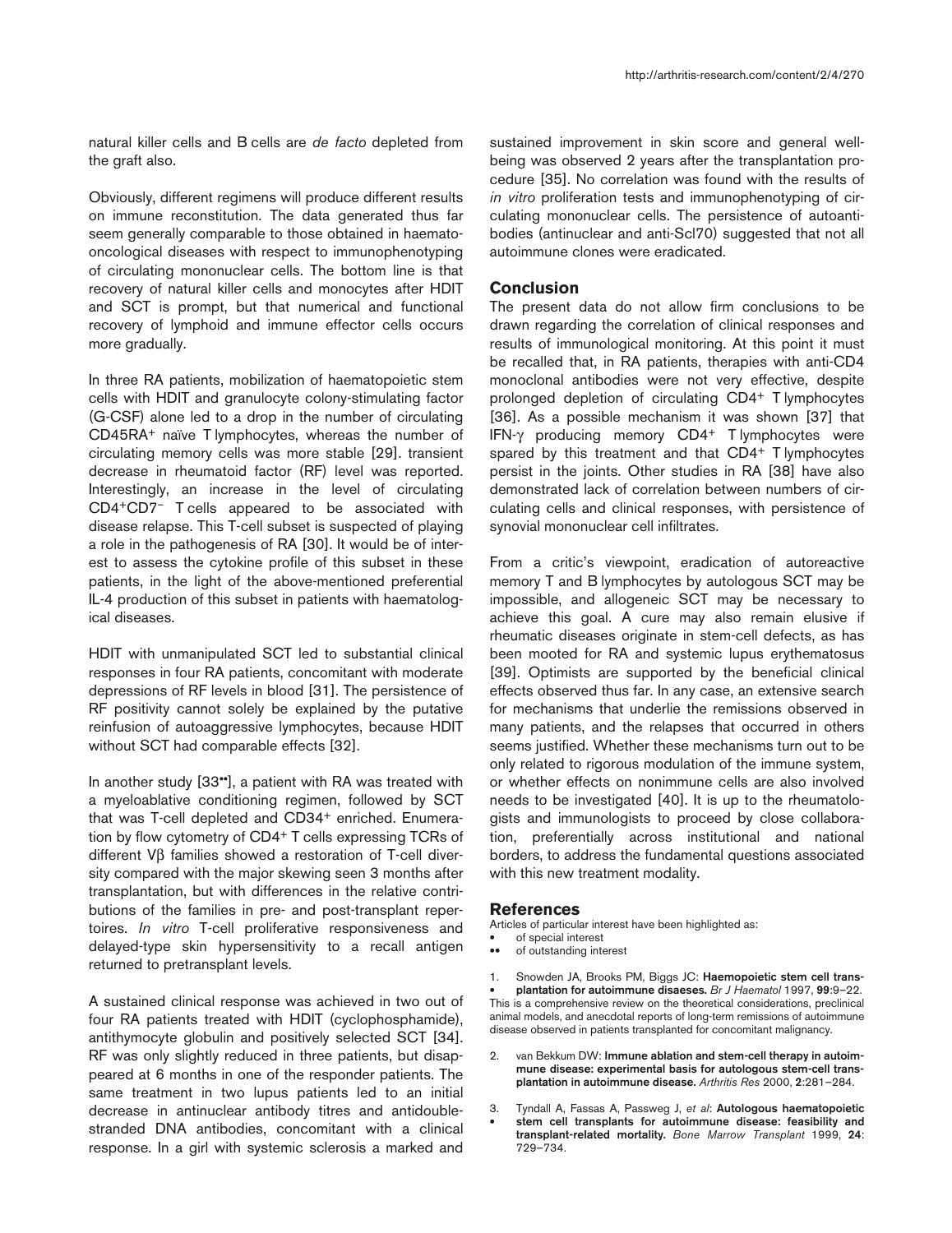This recent update shows the feasibility of different treatment protocols employed in 74 patients with autoimmune disease, half of whom had rheumatological disease. Overall treatment-related mortality at 1 year was 9%.

- 4. Breedveld FC: **New insights in the pathogenesis of rheumatoid arthritis.** *J Rheumatol* 1998, **25 (Suppl 53)**:S3–S7.
- 5. Guillaume T, Rubinstein DB, Symann M: **Immune reconstitution and**  immunotherapy after autologous hematopoietic stem cell trans**plantation.** *Blood* 1998, **92**:1471–1490.

This is an extensive review of immunological data obtained in patients with haemato-oncological diseases, elaborating on the variables involved in SCT, including the effects on immune reconstitution.

- 6. Mackall CL, Fleisher TA, Brown MR, *et al*: **Distinctions between**
- **CD8+ and CD4+ T-cell regenerative pathways result in prolonged T-cell subset imbalance after intensive chemotherapy.** *Blood* 1997, **89**:3700–3707.

Intensive chemotherapy alone caused a profound age-related decline in the rate of CD4+ T-cell regeneration in adult patients with haemato-oncological malignancy. Reconstitution was enhanced in patients with thymic enlargement after chemotherapy. In contrast CD8<sup>+</sup> T-cell numbers were not affected by advancing age and absent thymic enlargement after intensive chemotherapy.

- 7. Koehne G, Zeller W, Stockschlaeder M, Zander AR: **Phenotype of lymphocyte subsets after autologous peripheral blood stem cell transplantation.** *Bone Marrow Transplant* 1997, **19**:149–156.
- 8. Roberts MM, To LB, Gillis D, *et al*: **Immune reconstitution following**
- **peripheral blood stem cell transplantation, autologous bone marrow transplantation and allogeneic bone marrow transplantation.** *Bone Marrow Transplant* 1993, **12**:469–475.

In patients with a haematological malignancy, recovery of total lymphocyte count, and total number of CD3+, CD4+ and CD8+ cells was higher after peripheral blood SCT than after allogeneic BMT, with intermediate results after autologous BMT.

9. Mackall CL, Fleisher TA, Brown MR, *et al*: **Age, thymopoiesis, and**  • **CD4+ T-lymphocyte regeneration after intensive chemotherapy.** *N Engl J Med* 1995, **332**:143–149.

In patients who had undergone intensive chemotherapy for cancer, thymusdependent regeneration of CD4+ T lymphocytes was shown to occur primarily in children displaying 'thymic rebound', whereas even adolescent persons had deficiencies in this pathway.

10. Douek DC, McFarland RD, Keiser PH, *et al*: **Changes in thymic func-** • **tion with age and during the treatment of HIV infection.** *Nature* 1998, **396**:690–695.

This report outlines the application of new technique to assess T-cell neogenesis: TCR recombination excision circles, measured quantitatively by polymerase chain reaction methods. Although thymic function declined with age, substantial output of naïve CD4+ T cells was maintained into late adulthood. Highly active antiretroviral therapy resulted in increased output in patients with human immunodeficiency virus infection.

- 11. Mackall CL, Gress RE: **Pathways of T-cell regeneration in mice and humans: implications for bone marrow transplantation and immunotherapy.** *Immunol Rev* 1997, **157**:61–72.
- 12. Diviné M, Boutolleau D, Delfau-Larue MH, *et al*: **Poor lymphocyte**  • **recovery following CD34-selected autologous peripheral blood stem cell transplantation for non-Hodgkin's lymphoma.** *Br J Haematol* 1999, **105**:349–360.

This recent study showed, by immunophenotyping, that all lymphocyte subsets (notably CD4<sup>+</sup>), except the natural killer subset, remained subnormal at 12 months after autologous transplantation with CD34<sup>+</sup> selected stem cells. All eight patients with non-Hodgkin's lymphoma had bone marrow infiltration, which may have influenced the results.

- 13. Talmadge JE, Reed E, Ino K, *et al*: **Rapid immunologic reconstitution following transplantation with mobilized peripheral blood stem cells as compared to bone marrow.** *Bone Marrow Transplant* 1997, **19**:161–172.
- 14. Hakim FT, Cepeda R, Kaimei S, *et al*: **Constraints on CD4 recovery postchemotherapy in adults: thymic insufficiency and apoptotic decline of expanded peripheral CD4 cells.** *Blood* 1997, **90**: 3789–3798.

15. Singh RK, Varney ML, Buyukberber S, *et al*: **Fas–FasL-mediated**  • **CD4+ T-cell apoptosis following stem cell transplantation.** *Cancer Res* 1999, **59**:3107–3111.

Preferential deletion of Fas<sup>+</sup> CD4<sup>+</sup> T lymphocytes due to interaction with Fas ligand-expressing monocytes in patients undergoing high-dose chemotherapy could be a mechanism in the peripheral tolerance observed in breast cancer patients after high-dose chemotherapy and autologous SCT.

16. Roux E, Helg C, Dumont-Girard F, *et al*: **Analysis of T-cell**  •• **repopulation after allogeneic bone marrow transplantation: significant differences between recipients of T-cell depleted and unmanipulated grafts.** *Blood* 1996, **87**:3984–3992.

In patients with haematological malignancies, unmanipulated allogeneic bone marrow stem cell transplants produced a more diverse TCR repertoire than T-cell depleted transplants, especially during the first months of followup because of expansion of cotransfused T lymphocytes.

17. Martínez C, Urbano-Ispizua A, Rozman C, *et al*: **Immune reconstitu-** • **tion following allogeneic peripheral blood progenitor cell trans plantation: comparison of recipients of positive CD34+ selected grafts with recipients of unmanipulated grafts.** *Exp Hematol* 1999, **27**:561–568.

During the first 6 months after allogeneic peripheral blood SCT with CD34+ selected grafts the number of CD4+, CD4+CD45RA+, and TCRγδ+ cells was significantly lower than after unmanipulated allogeneic peripheral blood SCT in patients with haematological malignancies. However, no difference in the incidence of either bacterial or fungal infectious complications was observed.

18. Dumont-Girard F, Roux E, van Lier RA, *et al*: **Reconstitution of the**  • **T-cell compartment after bone marrow transplantation: restoration of the repertoire by thymic emigrants.** *Blood* 1998, **92**:4464–4471.

Five patients with a haematological malignancy were treated with allogeneic SCT and intensive graft-versus-host disease prophylaxis, including Campath monoclonal antibody. The peripheral T-cell pool was initially repopulated by expansion of cotransfused memory T cells, followed by TCR diversification with the advent of CD4<sup>+</sup> thymic emigrants.

- 19. Godthelp BC, Van Tol MJD, Vossen JM, Van den Elsen PJ: **T-cell immune reconstitution in pediatric leukemia patients after allogeneic bone marrow transplantation with T-cell depleted or unmanipulated grafts: evaluation of overall and antigen-specific T-cell repertoires.** *Blood* 1999, **94**:4358–4369.
- 20. Bomberger C, Singh-Jairam M, Rodey, *et al*: **Lymphoid recon** stitution after autologous PBSC transplantation with FACS-sorted **CD34+ hematopoietic progenitors.** *Blood* 1998, **91**:2588–2600.

Lymphoid reconstitution after myeloablative chemotherapy and CD34+ enriched autologous peripheral blood SCT was delayed compared with recipients of non-T-cell-depleted peripheral blood SCT. Furthermore, the former patient group displayed a reduced diversity of the peripheral T-cell repertoire in the early post-transplant period.

- 21. Raaphorst FM: **Bone marrow transplantation, fetal B-cell repertoire development, and the mechanism of immune reconstitution.** *Blood* 1998, **92**:4873–4874.
- 22. Ageitos AG, Ino K, Ozerol I, Tarantolo S, Heimann DG, Talmadge JE: **Restoration of T and NK cell function in GM-CSF mobilized stem cell products from breast cancer patients by monocyte depletion.** *Bone Marrow Transplant* 1997, **20**:117–123.
- 23. Talmadge JE, Reed EC, Kessinger A, *et al*: **Immunologic attributes of cytokine mobilised peripheral blood and recovery following transplantation.** *Bone Marrow Transplant* 1996, **17**:101–109.
- 24. Singh RK, Ino K, Varney M, Heimann D, Talmadge JE: **Immunoregulatory cytokines in bone marrow and peripheral blood stem cell products.** *Bone Marrow Transplant* 1999, **23**:53–62.
- 25. Guillaume T, Sekhavat M, Rubinstein DB, *et al*: **Defective cytokine production following autologous stem cell transplantation for solid tumors and hematologic malignancies regardless of bone marrow or peripheral origin and lack of evidence for a role for interleukin-10 in delayed immune reconstitution.** *Cancer Res* 1994, **54**:3800–3807.